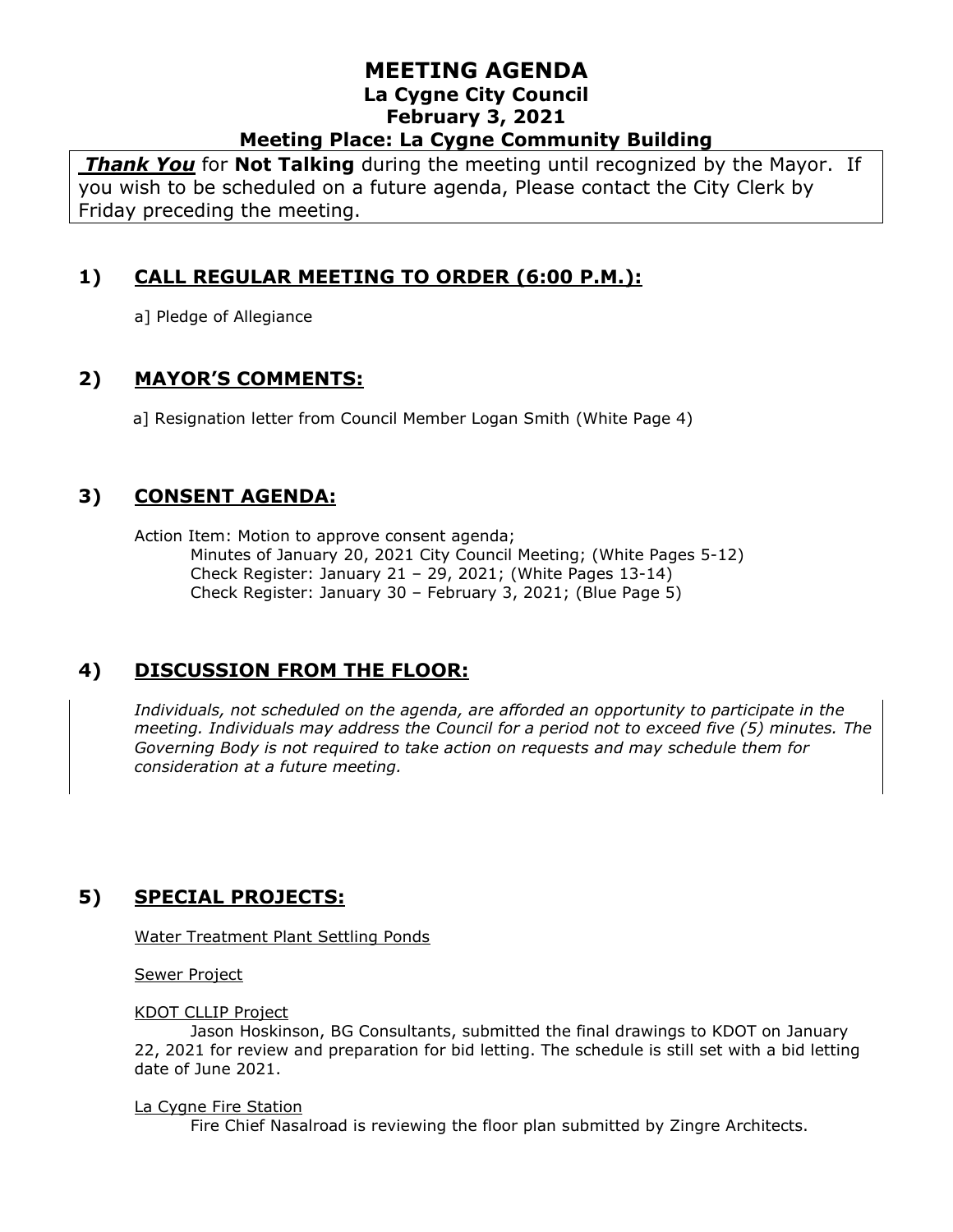## **6) REPORTS OF CITY OFFICERS:**

- $\checkmark$  City Attorney Burton Harding (At the table)
- ✓ Police Chief & Codes Officer Tina Fenoughty (At the table)
- $\checkmark$  Public Works Department Dan Nasalroad (At the table)
- $\checkmark$  Fire Chief Dan Nasalroad
- $\checkmark$  City Clerk Jodi Wade (At the table)

# **7) REPORTS OF COUNCIL COMMITTEES:**

- a] Water & Gas --------------------------------------- Danny Curtis --------- Logan Smith
- b] Street --------------------------------------------- Jerome Mitzner ------ James Thies
	- $\checkmark$  (Postponed until Fall 2021) RFP for Stormwater Master Planning.
	- $\checkmark$  (In Committee review) Follow up regarding the water pooling on the corner of Broadway and Chestnut street next to the La Cygne Library.
	- $\checkmark$  Mayor Wilson, PWS Nasalroad, and CC Wade will be meeting with KDOT area rep Donna Schmit and Linn County Public Works Superintendent Jackie Messer on February 4, 2021 to review the section of KS HWY 152 between Industrial and Robertson Road and the existing Service agreement.
- c] Sewer ---------------------------------------------- James Thies --------- Thomas Capp d] Park ------------------------------------------------ Thomas Capp ------- Danny Curtis e] Cemetery ------------------------------------------ Danny Curtis -------- Thomas Capp  $\checkmark$  (In Committee review) Chapter XI. Public Property, Article 1. Cemetery regulations
- f] Public Safety --------------------------------------- Jerome Mitzner ----- Logan Smith g] Community Building ------------------------------ James Thies --------- Danny Curtis
- h] Employee Relations & Training ------------------ Jerome Mitzner ------ Logan Smith
	- ✓ (Postponed until Spring 2021) Ethics/Public Service Training.

# **8) SPECIAL COMMITTEE REPORTS:**

- a] Emergency Management None
- b] Swanfest Committee None
- c] La Cygne Community Park Board Unapproved Park Board minutes (Blue Page 6)
- d] Planning & Zoning Commission Unapproved Meeting Minutes (White Pages 15-19)

# **9) UNFINISHED BUSINESS:**

a] Purchase Order 2021-2 Christmas Pole Light Decorations (White Pages 20)

b] Ordinance No. \_\_\_\_\_ Amending Chapter X – Public Offenses, Article 2, by adding section 10-203 Public Indecency and 10-204 Urination or Defecation in public prohibited. (White Pages 21-22)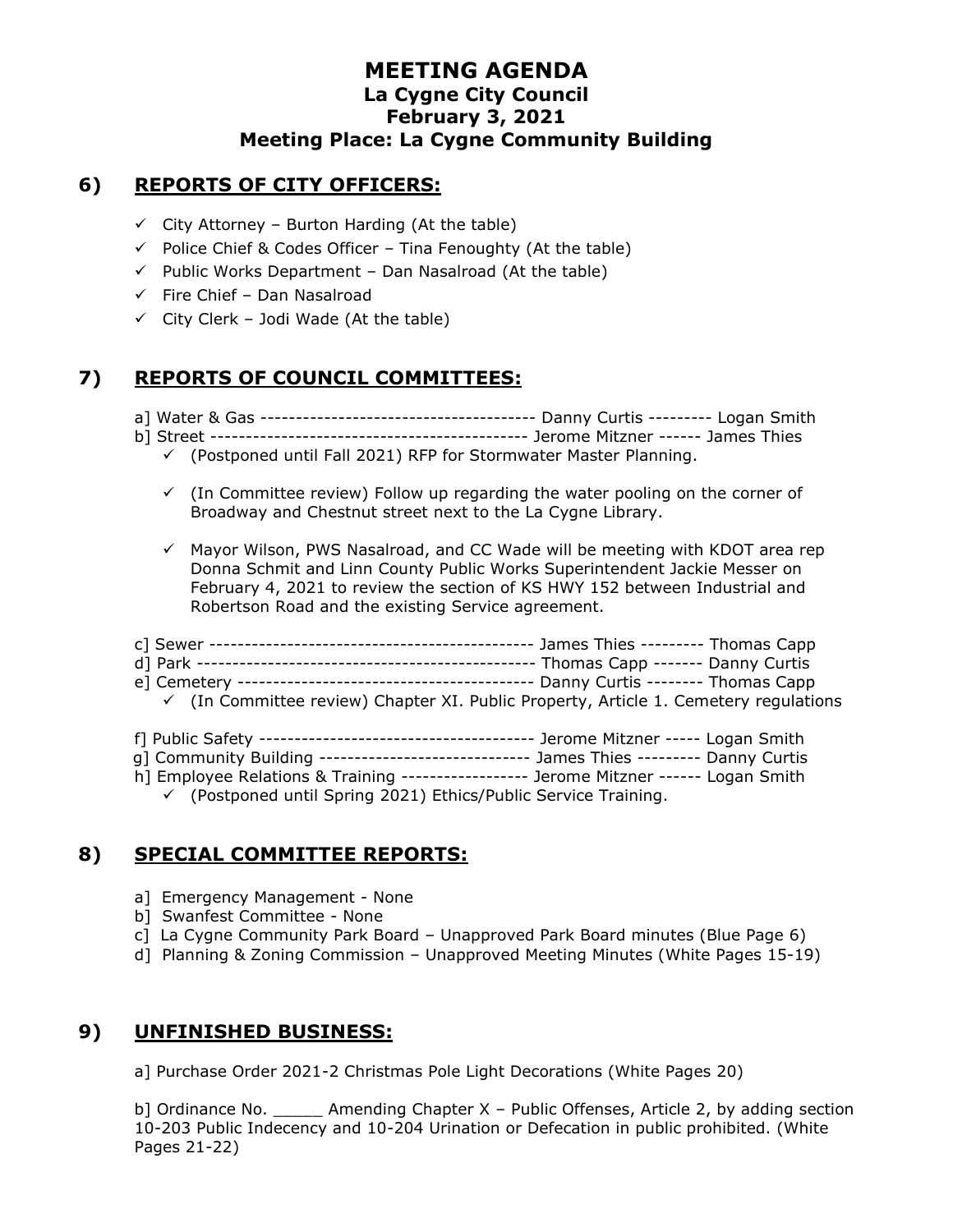### **9) UNFINISHED BUSINESS CONTINUED:**

c] City Wide Trash pick-up in May 8, 2021. Cost for Waste Management services would be \$2900 for two (2) trucks to come through town. Flyers will be posted with items which can be picked up. City-Wide Garage Sales will be advertised for May 1, 2021. Past year's tonnage

2016: 8.27 ton 2017: 7.74 ton 2018: 7.25 ton 2019: 4.52 ton

d] Ordinance No. \_\_\_ annexing land to the City of La Cygne, Kansas – **TABLED UNTIL FEBRUARY 17, 2021 meeting.**

e] Resolution No. 02-17 regarding maintenance of streets within the Linn County Industrial Park, La Cygne, Kansas. **TABLED UNTIL FEBRUARY 17, 2021 meeting.**

f] Resolution No. \_\_\_ a resolution regarding employee paid leave for specified reasons related to COVID-19. (Blue Pages 7-9)

### **10) NEW BUSINESS**

a] Resolution No.  $\overline{\phantom{a}}$  – A resolution enabling fees pertaining to Solid Waste Services, Permits and application established by the city and referenced within the code of the City of La Cygne, Kansas. (Blue Pages 10-16)

b] Site Access Agreement between Alltel Corporation d/b/a Verizon Wireless and the City of La Cygne, KS. The purpose of this Agreement is to enter into a site access license governing the Site Investigations that may be conducted by Alltel Corporation's (d/b/a Verizon Wireless) authorized agents, contractors, consultants and employees. (White Pages 23-27)

c] Purchase Order No. 2021-4 for (2) 6" AWWA lever check valves for the City Park Lift Station (Blue Pages 17-18)

d] KRWA (Kansas Rural Water Association) designation of Voting Delegate. Recommendation for Codee Blanchett to be the Delegate and Jodi Wade to be the Alternate Delegate. (Blue Page 19)

e] Administrative Policy No. 31 Employee Pay scales and evaluation procedures for the City of La Cygne. (At the table)

f] City of La Cygne updated Emergency Water Supply Plan. (At the Table)